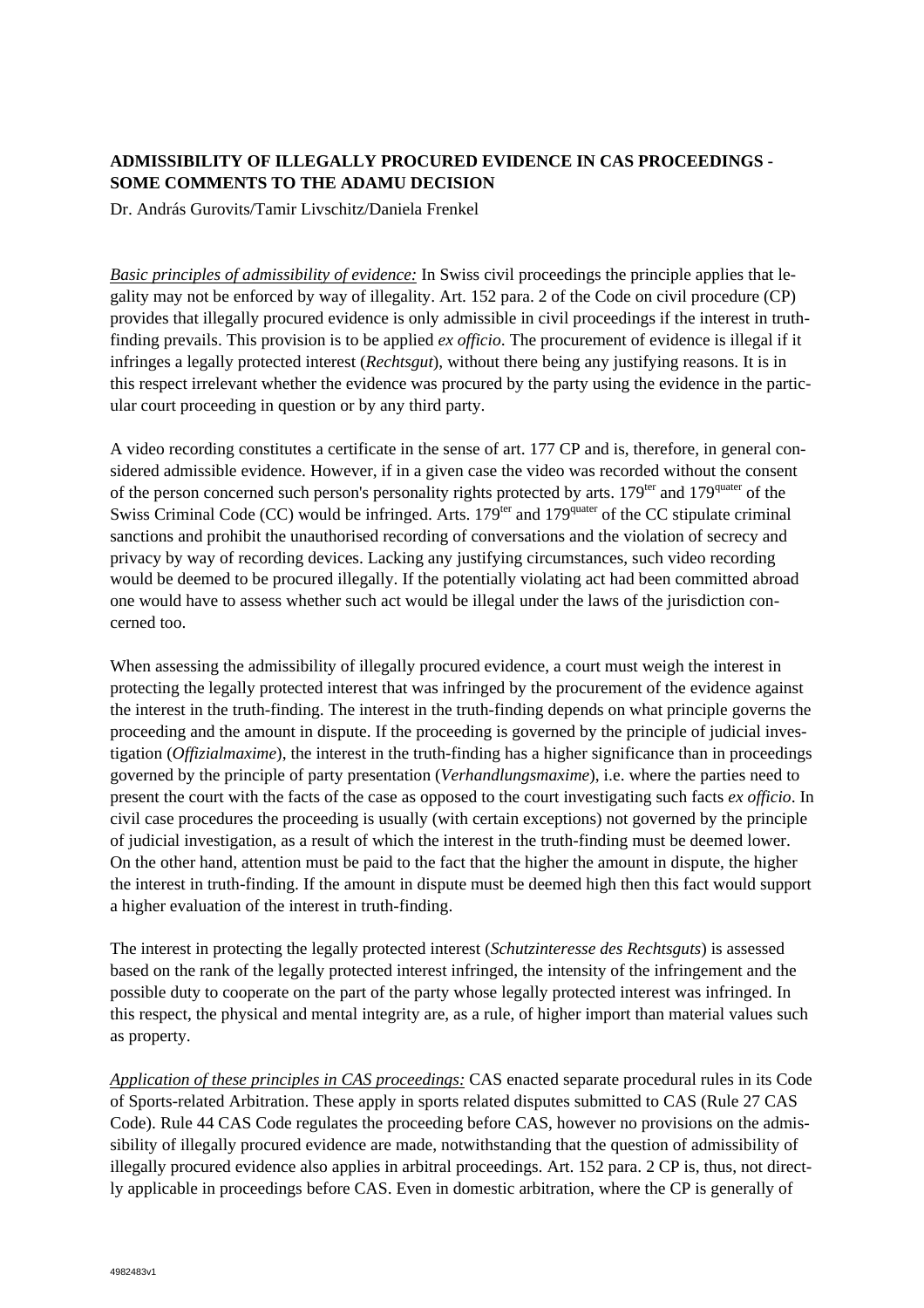relevance, the general provisions of the CP do not apply directly, unless the parties have explicitly agreed so. The Swiss Private International Law Act (PILA) that applies to international arbitration proceedings in Switzerland does equally not contain any provisions on admissibility of illegally procured evidence (see arts. 182 et seq. PILA). Thus, also in international arbitration proceedings the parties would need to explicitly agree on an analogous application of the CP in order for art. 152 para. 2 CP to apply. However, the right to a fair proceeding does generally apply also in arbitral proceedings. Pursuant to the Swiss Federal Supreme Court, the right to a fair proceeding is derived from art. 29 para. 1 of the Swiss Constitution and art. 6 no. 1 of the European Convention on Human Rights (ECHR). The inadmissibility of illegally procured evidence constitutes part of a fair proceeding. Based on scholarly writing it is appropriate that arbitral tribunals in Switzerland apply the principle developed in criminal law, according to which illegally procured evidence is only admissible if the interests in truth-finding prevail of those of the legally protected interests infringed (which also applies based on the CP). Partly, scholarly writing also advances that international public policy would establish a barrier to the admissibility of illegally procured evidence (see also art. 9 IBA Rules of Evidence).

*The Adamu-Decision of CAS:* In this case CAS has extensively dealt with the question of admissibility of evidence before CAS in its award *CAS 2011/A/2426* of 24 February 2012. In this case, English journalists had offered money to a member of the FIFA executive committee, Amos Adamu, to buy his vote in connection with the awarding of the 2018 FIFA World Cup. The journalists secretly recorded Mr. Adamu when he accepted the money. Three journalists provided the video to FIFA, which imposed disciplinary sanctions against Mr. Adamu.

In its award CAS first clarified in connection with the admissibility of the video as evidence that sanctions imposed by sporting associations in disciplinary proceedings are a matter of civil law and not of criminal law. If disciplinary sanctions are imposed by a sports association as opposed to by a State, CAS held the ECHR not to be applicable *per se*. However, certain guarantees afforded in relation to civil law proceedings by article 6.1 of the EHCR were nevertheless held to be indirectly applicable even before an arbitral tribunal, because Switzerland would have to ensure that its judges, when reviewing a CAS award (upon appeal or at the stage of enforcement), would verify that parties to an arbitration are guaranteed a fair, independent and impartial proceeding. The procedural principles of art. 6 no. 1 EHCR would form part of Swiss public policy and CAS would therefore have to adhere to the fundamental principles of a fair proceeding and all facets of Swiss procedural public policy. CAS further held that pursuant to the general duties of good faith and respect for the arbitral process a party to an arbitration was not permitted to cheat the other party and illegally obtain evidence. Should that happen, the evidentiary materials thus obtained could be deemed inadmissible by the arbitral tribunal. In the particular case before CAS, FIFA had, however, not violated its duties of good faith, because it had not prompted or supported the English journalists to illegally record the conversation. Moreover, according to CAS there was a significant public interests to uncover corruption in connection with such an important sports event as the 2018 FIFA World Cup. According to CAS the fact that Mr. Adamu had even one year later not filed suit against the journalists spoke furthermore against the argument that the recording was illegally procured.

CAS further held that the illegal procurement of evidence would not *per se* exclude admissibility thereof in an arbitral proceeding. With reference to the Valverde case (TAS 2009/A/1879) CAS reiterated its view that it would not be bound by the procedural rules of the Swiss civil and criminal courts. Pursuant to the Swiss Federal Supreme Court admissibility of illegally procured evidence would depend on various circumstances, e.g. the nature of the infringement, the interest in truth-finding, the evidentiary difficulties for the interested party and the possibility to obtain the (same) evidence in a